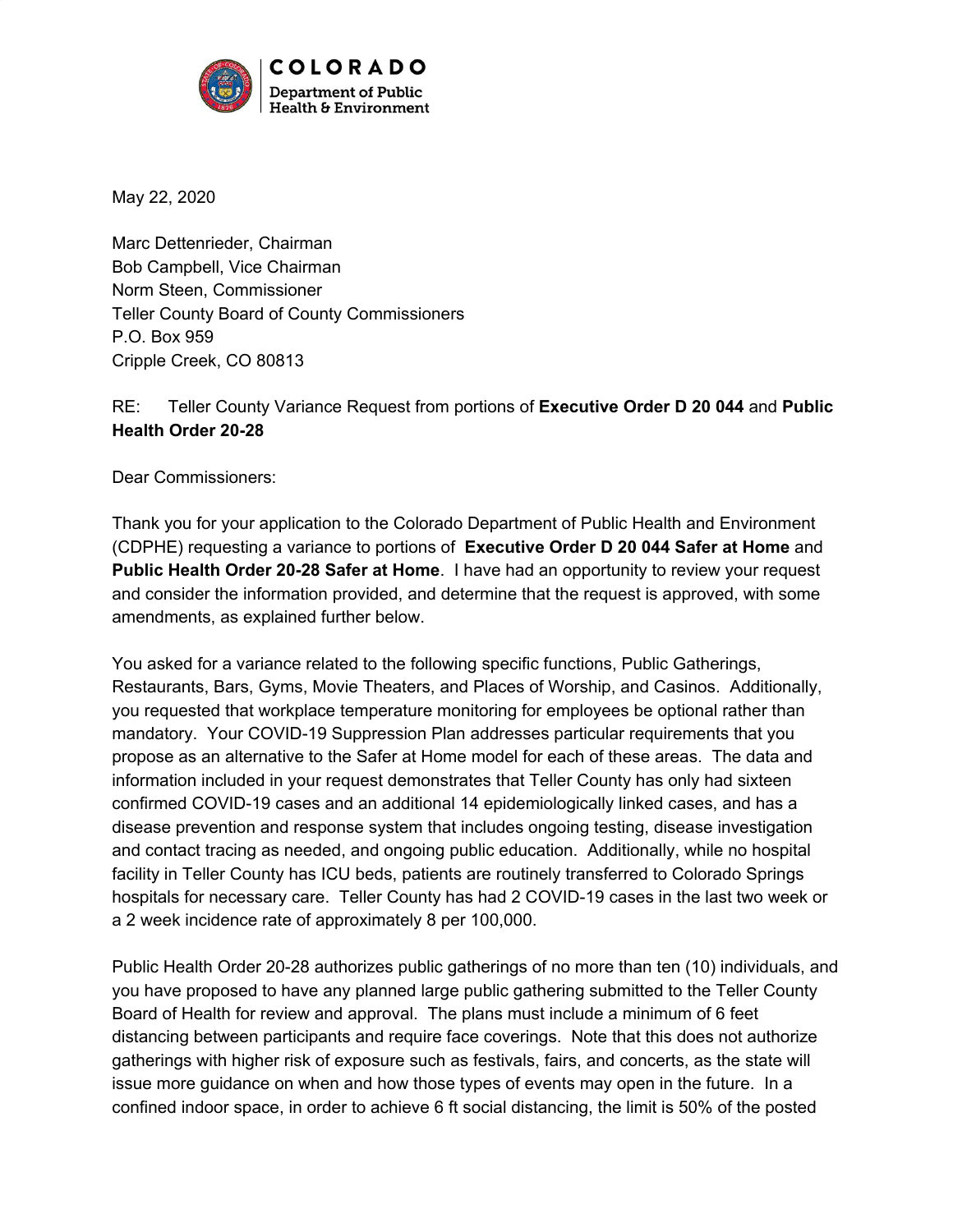Teller County Variance May 22, 2020

occupancy code limit ensuring a minimum 28 sq feet per person not to exceed more than 175 people at any given time.

For all settings, the following requirements apply:

- Employees and contracted workers shall be monitored daily for symptoms, and symptomatic employees shall be excluded from the workplace and isolated until they are fever free for 72 hours, other symptoms have improved, and at least 10 days have passed since they became symptomatic.
- Require employees to wear face coverings at all times while working.
- Provide accommodations for vulnerable individuals who remain under the Stay at Home requirements.
- Require signage on doors telling quests that are experiencing COVID-like symptoms not to enter, and recommend that the sign posted at the door is the CDC sign (also available in Spanish)

[https://www.cdc.gov/coronavirus/2019-ncov/downloads/316129-B-StayHomeFromWork\\_](https://www.cdc.gov/coronavirus/2019-ncov/downloads/316129-B-StayHomeFromWork_Poster.pdf) [Poster.pdf](https://www.cdc.gov/coronavirus/2019-ncov/downloads/316129-B-StayHomeFromWork_Poster.pdf)

Regarding the COVID-19 Suppression Plan for reopening **restaurants**, in addition to the requirements in your Plan, the following also must be implemented:

- Customers must wear face coverings when entering the restaurant until seated at their tables
- Customers must be asked prior to entering a restaurant whether they have any symptoms of COVID-19, and any customers reporting symptoms must be excluded
- Try to make accommodations for high-risk individuals (e.g. early opening, Senior hour)
- Group parties should be limited to six, ideally to members of the same household
- Place markings on the floor to maintain at least six feet distance in customer lines
- In-room dining shall follow strict physical distancing (6 feet)
- Customers should make reservations online or by phone.
- Every effort should be made to notify customers via text or phone call when their table is ready so there is no waiting in a lobby or outside in line.
- Self-serving stations shall remain closed (e.g. drinking stations, bulk dry, etc.)
- No public sharing of utensils or condiments
- Buffets shall have an employee serving the food, no self-service allowed
- Employees and contracted workers must wear face coverings at all times.
- Stagger shifts if feasible to decrease employees at the restaurant where possible
- Limit reusable items (e.g. menus, condiments)
- If possible, provide hand sanitizer at tables or in highly used locations
- Frequent cleaning and disinfecting of all surfaces and increased frequency of high touch items/areas

In addition to the requirements in the Suppression Plan, **Places of worship** must meet all of the following requirements: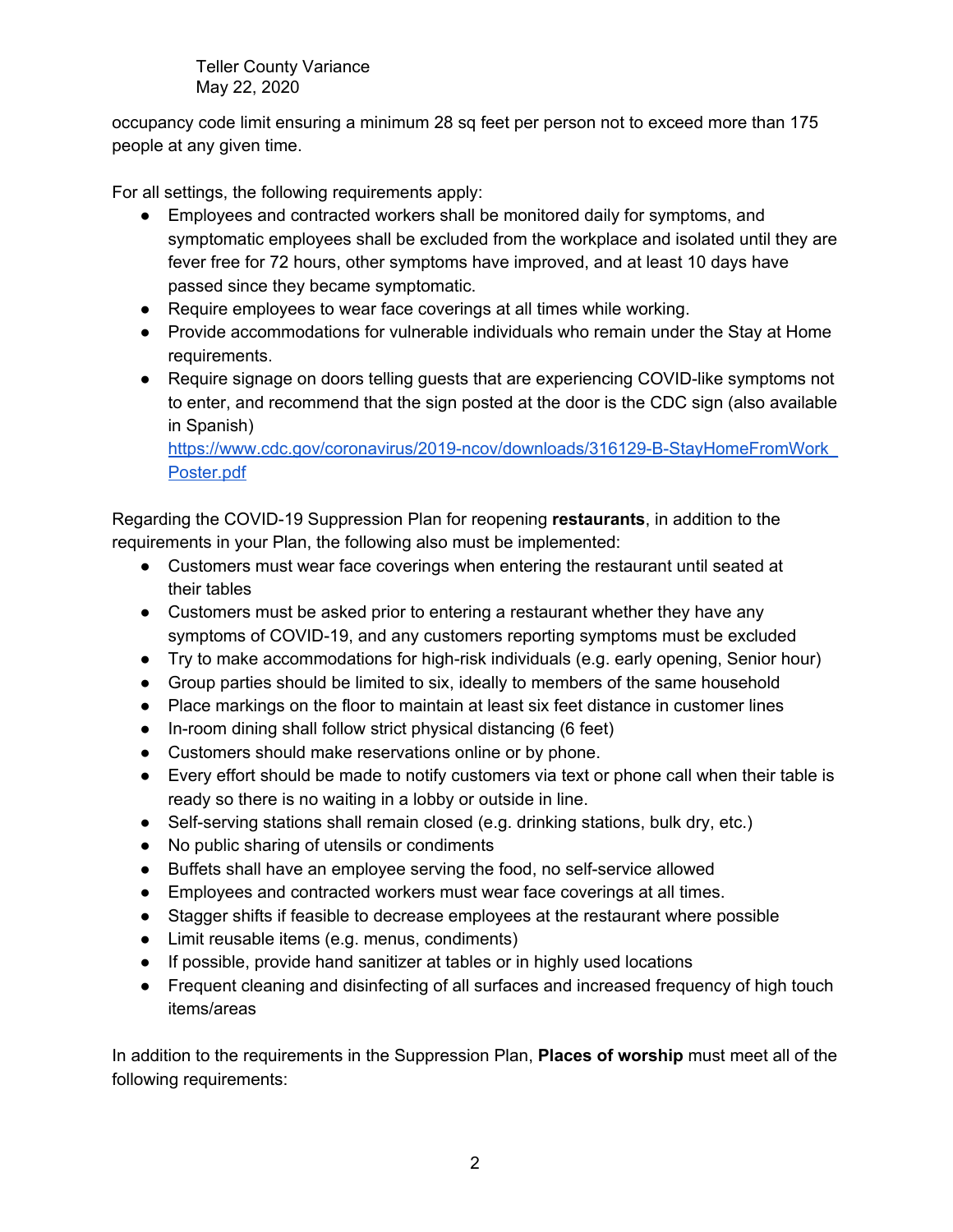Teller County Variance May 22, 2020

- Require signage at doors telling quests that are experiencing COVID-like symptoms not to enter. Participants should be encouraged to wear a face covering both when entering and while present in the house of worship
- Participants must be asked whether they have COVID-19 symptoms at the door and excluded from the place of worship if symptomatic.
- Consider accommodations for high-risk individuals (e.g. online viewing).
- $\bullet$  Place markings on floors to maintain at least six feet distance where lines form.
- Implement touchless offering and communion options as much as possible.
- Workforce (staff & volunteers) must wear face coverings at all times while working.
- Perform frequent cleaning and disinfection of bathrooms and high-touch surfaces.

In addition to the requirements in the Suppression Plan, **Gyms** must meet all of the following requirements:

- Customers must be asked whether they have COVID-19 symptoms at the door and excluded from the fitness center if symptomatic.
- Post signs at entrances encouraging the public to wear face coverings in order to enter the business and while in the facility, unless a face covering inhibits the participant's ability to participate in the fitness activity
- Consider accommodations for high-risk individuals (e.g. early opening, Senior hour)
- Spread people out so there is at least six feet distance between individuals throughout
- Use of equipment in the fitness center must be limited to no closer than every other machine so that participants are not exercising right next to each other.
- Smaller exercise rooms with poor ventilation should be discouraged from use
- Perform frequent environmental cleaning and disinfection of bathrooms and high-touch surfaces and between customer uses.
- Require employees to disinfect equipment after every use.
- Employees and contracted workers must wear face coverings covering the nose and mouth at all times while working.
- Group classes are not allowed.
- Sport courts shall remain closed.
- Locker rooms shall remain closed.
- Saunas, pools (indoor and outdoor) and shared spaces shall remain closed.
- Food/drink bars shall remain closed.

In addition to the requirements in the Suppression Plan, **movie theaters** must also meet the following requirements:

- Customers should be encouraged to wear face coverings into and inside the movie theater.
- Customers must be asked whether they have COVID-19 symptoms at the door and excluded from the facility if symptomatic.
- The facility must track the number of individuals in a theater to create appropriate distancing as follows:
	- Capacity shall be limited by the number of seats per theater